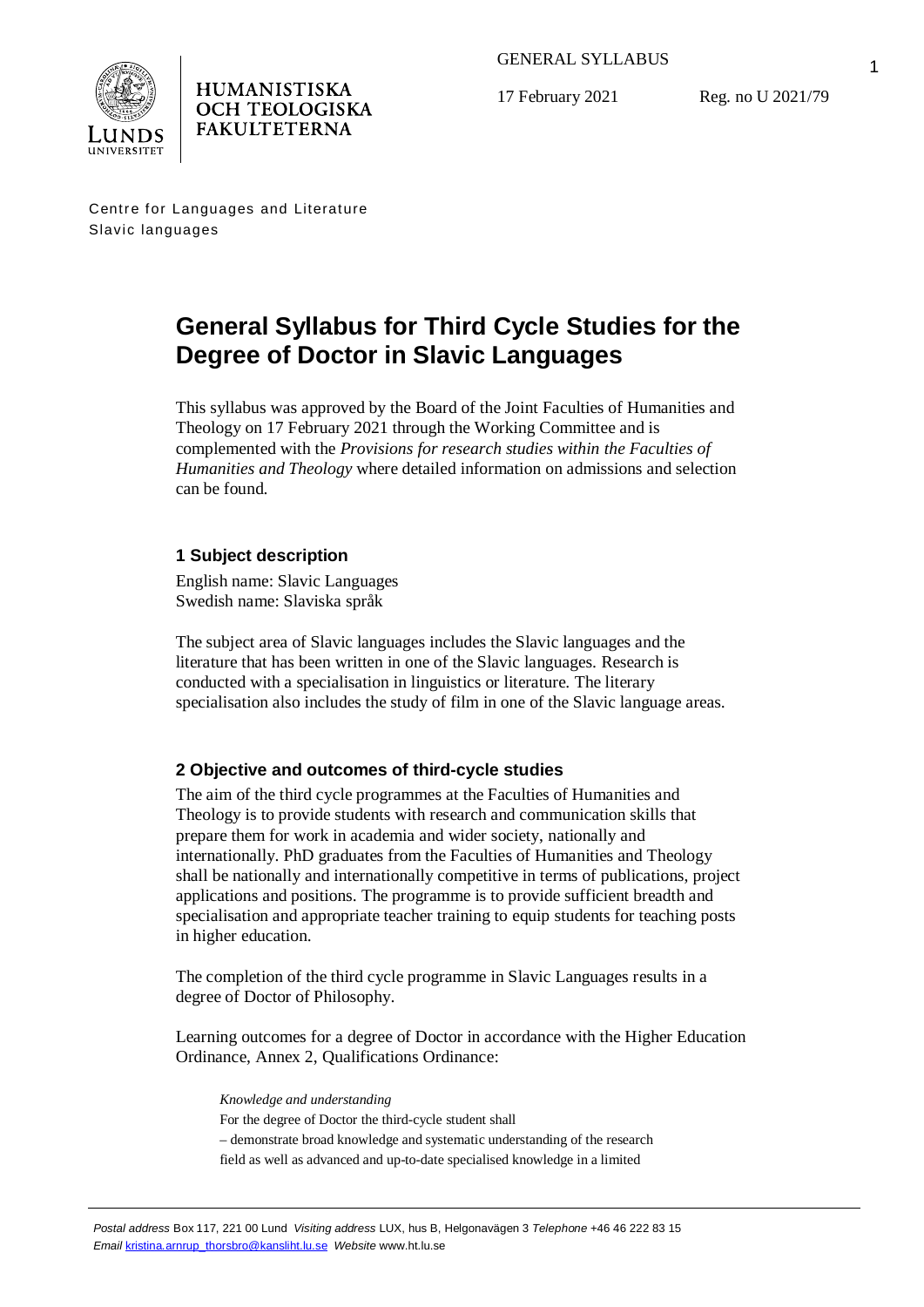area of this field, and

– demonstrate familiarity with research methodology in general and the methods of the specific field of research in particular.

*Competence and skills*

For the degree of Doctor the third-cycle student shall – demonstrate the capacity for scholarly analysis and synthesis as well to review and assess new and complex phenomena, issues and situations autonomously and critically

– demonstrate the ability to identify and formulate issues with scholarly precision critically, autonomously and creatively, and to plan and use appropriate methods to undertake research and other qualified tasks within predetermined time frames and to review and evaluate such work – demonstrate through a dissertation the ability to make a significant contribution to the formation of knowledge through his or her own research – demonstrate the ability in both national and international contexts to present and discuss research and research findings authoritatively in speech and writing and in dialogue with the academic community and society in general – demonstrate the ability to identify the need for further knowledge, and – demonstrate the capacity to contribute to social development and support the learning of others both through research and education and in some other qualified professional capacity.

#### *Judgement and approach*

For the Degree of Doctor the third-cycle student shall – demonstrate intellectual autonomy and disciplinary rectitude as well as the ability to make assessments of research ethics, and – demonstrate specialised insight into the possibilities and limitations of research, its role in society and the responsibility of the individual for how it is used.

Learning outcomes for a Degree of Doctor in Slavic Languages:

For a Degree of Doctor in Slavic Languages, the third-cycle student shall

#### *Knowledge and understanding*

- demonstrate a thorough knowledge of the structures of the relevant Slavic language, and of linguistic theories and their application to the language in question;
- demonstrate a thorough knowledge of the literature, culture and history of the relevant Slavic language, as well as literary theories and their application to the literature of the language in question.

#### *Competence and skills*

- demonstrate an ability to express themselves appropriately and confidently in the relevant Slavic language;

#### *Judgement and approach*

demonstrate an ability to adequately discuss the social aspects and history of ideas of the Slavic language areas and compare these to other language areas in the world.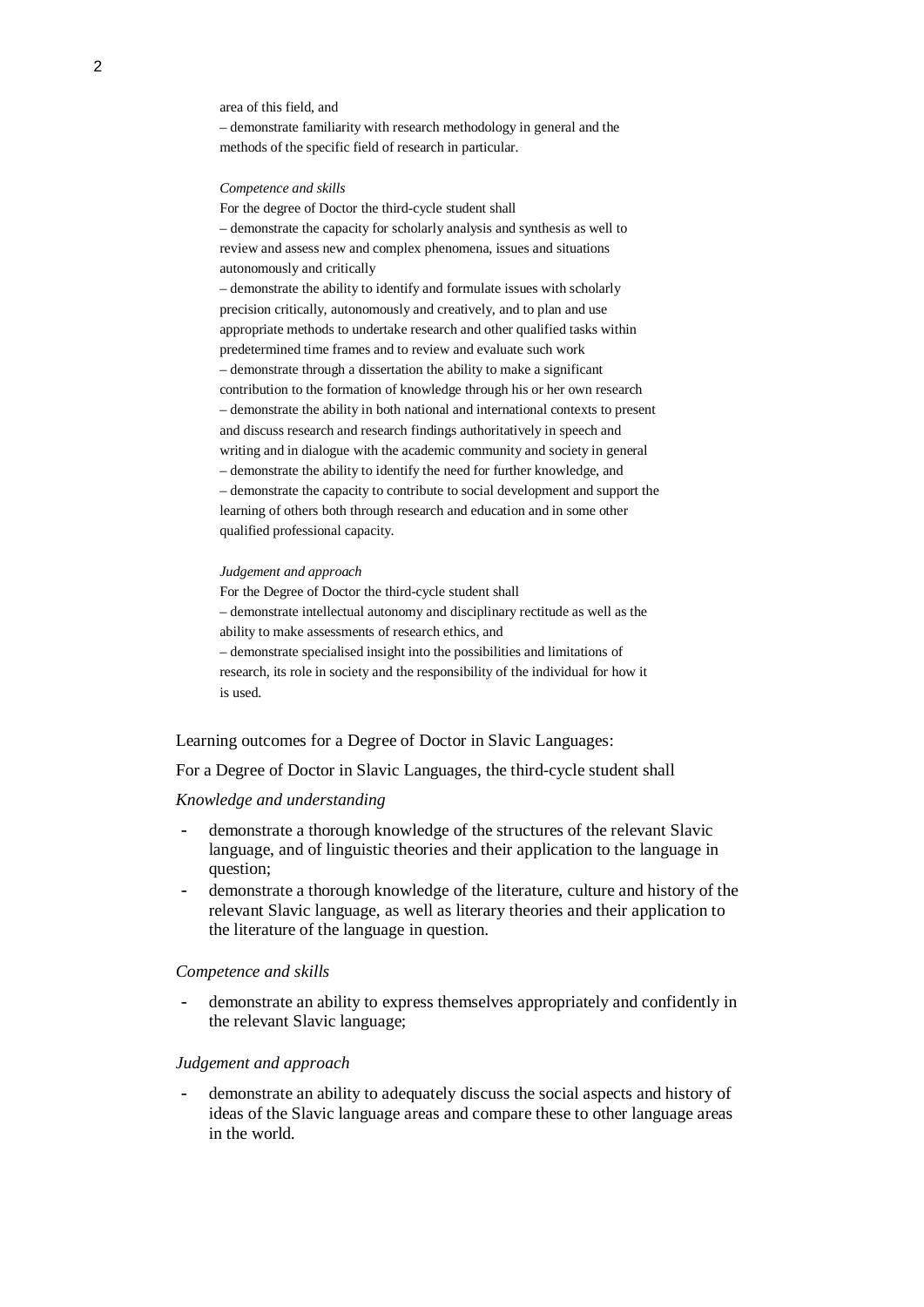For a Degree of Doctor in Slavic Languages with a specialisation in linguistics, the third-cycle student shall also

## *Knowledge and understanding*

- demonstrate a thorough knowledge of the structures and use of the relevant Slavic language;
- demonstrate a thorough knowledge of linguistic theories and their application to the relevant language;

#### *Competence and skills*

demonstrate an ability to apply a range of relevant linguistics methods.

For a Degree of Doctor in Slavic Languages with a specialisation in literature, the third-cycle student shall also

## *Knowledge and understanding*

- demonstrate a thorough knowledge of the literature and literary history of the relevant Slavic language;
- demonstrate a thorough knowledge of literary theories and their application to the literature of the relevant language;

### *Competence and skills*

demonstrate an ability to apply a range of relevant literary methods.

# **3 Admission requirements**

Pursuant to the Higher Education Ordinance, Chapter 7 Section 35, the requirements for admission to third-cycle studies are as follows:

The requirements for admission to third-cycle courses and study programmes are that the applicant:

1. meets the general and specific entry requirements that the higher education institution may have laid down, and

2. is considered in other respects to have the ability required to benefit from the course or study programme.

For admission to third cycle studies at the Faculties of Humanities and Theology, it is always the applicant's responsibility to document his or her eligibility at the deadline for applications.

## *3.1 General admission requirements*

Pursuant to the Higher Education Ordinance, Chapter 7 Section 39, the general requirements for admission to third cycle studies are as follows:

A person meets the general entry requirements for third-cycle courses and

- study programmes if he or she:
	- 1. has been awarded a second-cycle qualification
	- 2. has satisfied the requirements for courses comprising at least 240 credits
- of which at least 60 credits were awarded in the second-cycle, or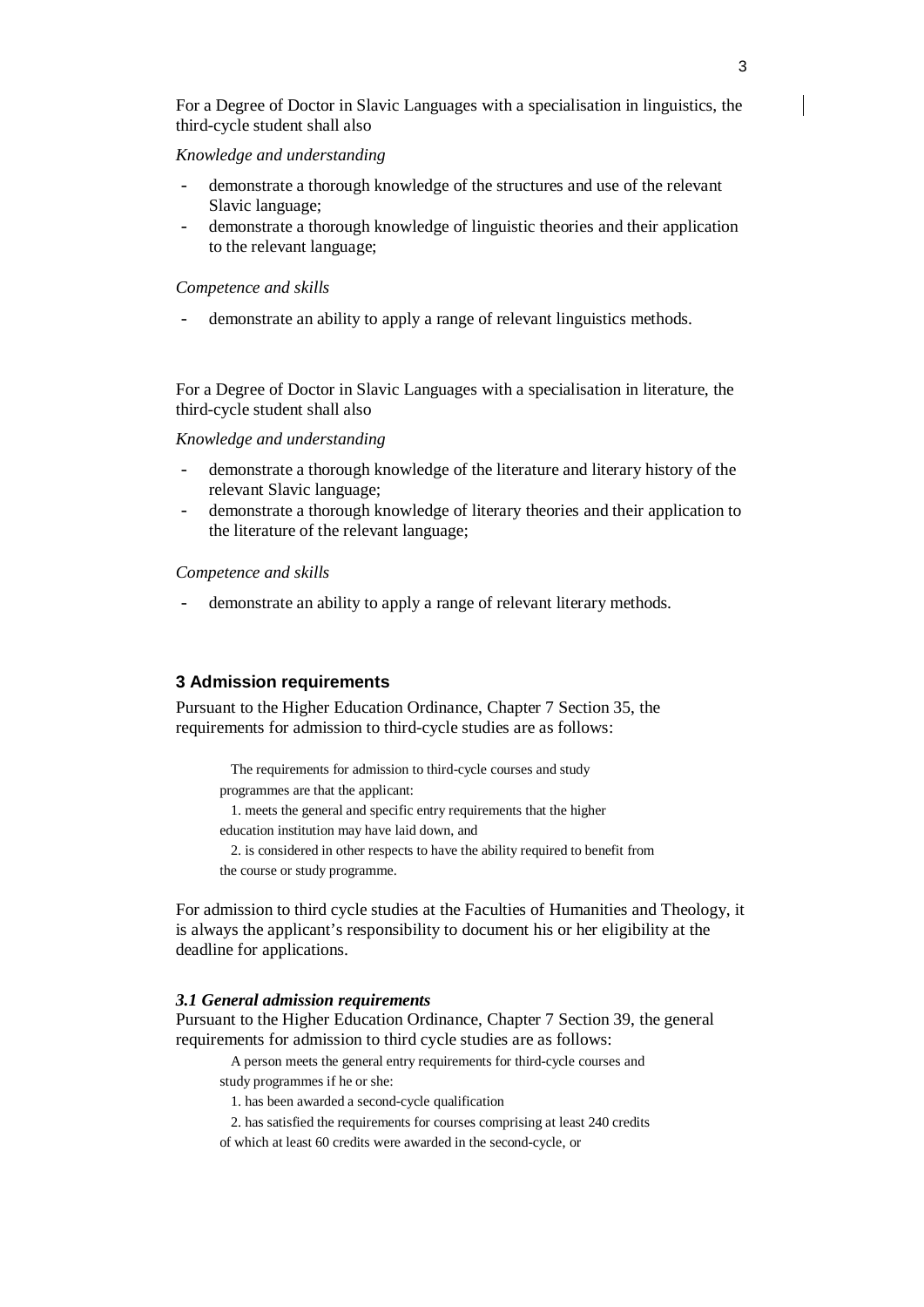3. has acquired substantially equivalent knowledge in some other way in Sweden or abroad.

The higher education institution may permit an exemption from the general entry requirements for an individual applicant, if there are special grounds.

Second cycle courses and papers (see Specific admission requirements below) must be categorised as such in the relevant course syllabus.

At the Faculties of Humanities and Theology, the second cycle is defined in accordance with the Higher Education Act Chapter 1 Section 9:

Second-cycle courses and study programmes shall be based fundamentally on the knowledge acquired by students during first-cycle courses and study programmes, or its equivalent.

Second-cycle courses and study programmes shall involve the acquisition of specialist knowledge, competence and skills in relation to first-cycle courses and study programmes, and in addition to the requirements for first-cycle courses and study programmes shall:

- further develop the ability of students to integrate and make autonomous use of their knowledge

- develop the students' ability to deal with complex phenomena, issues and situations, and

- develop the students' potential for professional activities that demand considerable autonomy, or for research and development work.

Assessment of equivalent knowledge (point 3) will normally only be made when the applicant's qualifications are from an educational system in which the above definition of 'second cycle' is not applicable.

#### *3.2 Specific admission requirements*

A person meets the specific admission requirements for third cycle courses and study programmes in Slavic Languages if he or she:

- has completed a second-cycle degree in the relevant language with a specialisation in literature, linguistics or translation studies
- has a degree project in the relevant language with a specialisation in literature, linguistics or translation studies worth at least 15 second-cycle credits
- has a strong written and spoken proficiency in the relevant Slavic language
- has a strong proficiency in both written and spoken English.

## *3.3. Credit transfer*

The Higher Education Ordinance, Chapter 6:

#### *Credit transfer*

Section 6 If a student at a higher education institution in Sweden has successfully completed a higher education course or study programme, she or he is entitled to transfer the credits awarded for a course or study programme at another higher education institution. This does not apply, however, if there is a substantial difference between these courses or study programmes.

 The same applies for students who have successfully completed a course or study programme:

1. at a university or higher education institution in Denmark, Finland, Iceland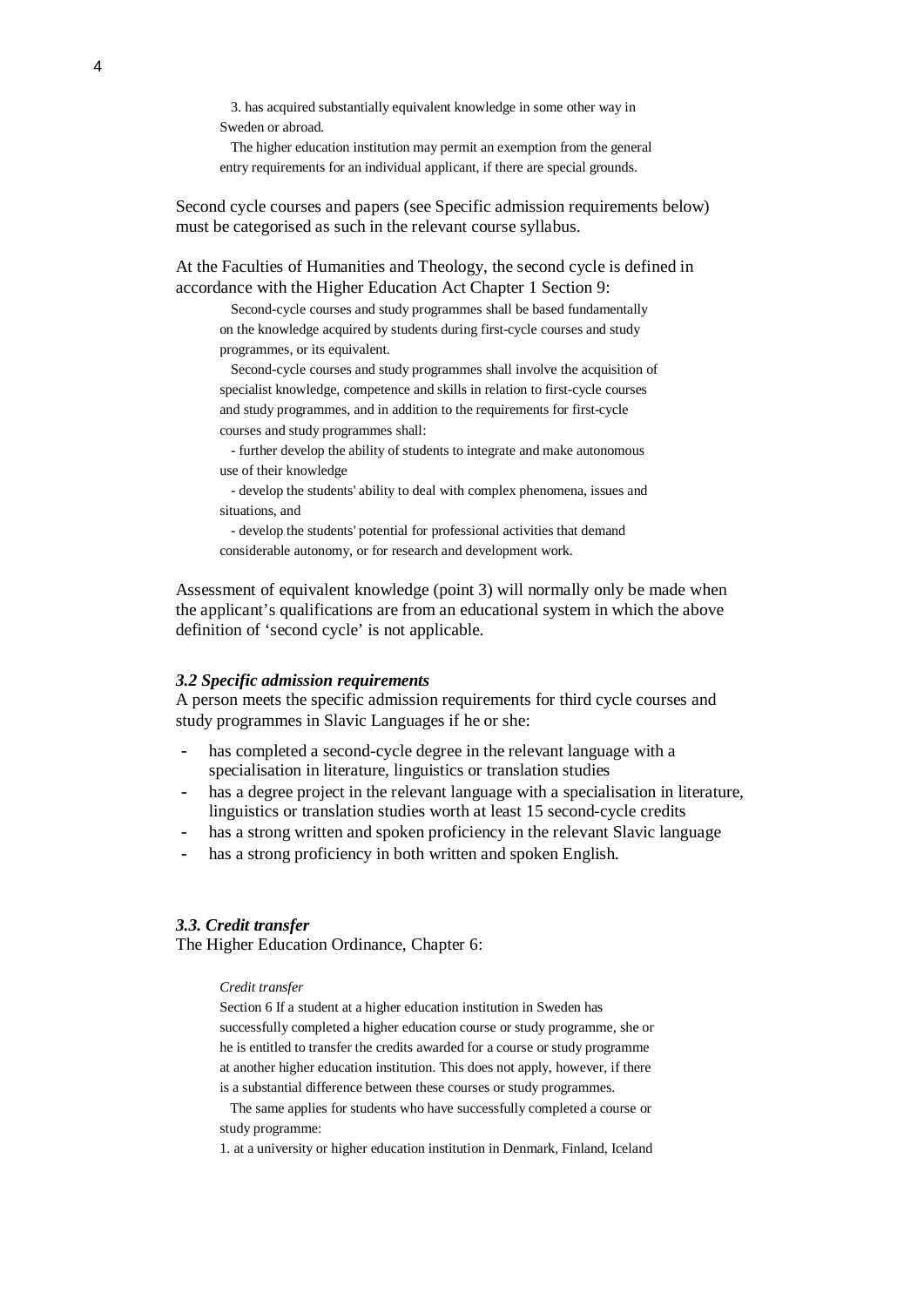or Norway or a signatory to the Council of Europe's Convention of 11 April 1997 on the Recognition of Qualifications concerning Higher Education in the European Region (Swedish Treaty Series 2001:46), or 2. at Nordiska högskolan för folkhälsovetenskap (NHV – The Nordic School of Public Health).

Section 7 A student is entitled to transfer credits from a course or study programme other than that laid down in Section 6 if the nature and extent of the knowledge and skills cited by the student are such that they correspond on the whole to the course or study programme for which the credits are to be recognised. A student may also be given credit for corresponding knowledge and skills acquired in a vocational or professional capacity.

Section 8 The higher education institution shall assess whether credits can be awarded for the prior course or study programme or professional or vocational experience.

 Credits may only be awarded to those who are students unless otherwise provided by statute or ordinance.

At the Faculties of Humanities and Theology, students must apply for credit transfer. The application will only be considered if it is submitted together with an application for admission to third cycle studies. A decision on credit transfer is taken in conjunction with a decision on admission. Credit transfer normally affects the length of the doctoral studentship awarded in the decision on admission. In conjunction with a proposed admission, the relevant department is to propose the length of the doctoral studentship and any credit transfer.

## *3.4. Selection*

The Higher Education Ordinance, Chapter 7 Section 41:

In selecting between applicants who meet the requirements laid down in Sections 35 & 36 their ability to benefit from the course or study programme shall be taken into account.

The higher education institution determines which assessment criteria shall be used in determining the ability to benefit from the courses and study programmes.

However, the fact that an applicant is considered able to transfer credits from prior courses and study programmes or for professional or vocational experience may not alone give the applicant priority over other applicants.

The Faculties of Humanities and Theology will assess the applicant's ability to benefit from the programme against the criteria of quality, quantity, development and relevance.

## **4 The programme for a degree of Doctor**

Third cycle studies comprise four years of full-time study (240 credits). Part-time studies (at least 50%) may be pursued but must be completed within eight years.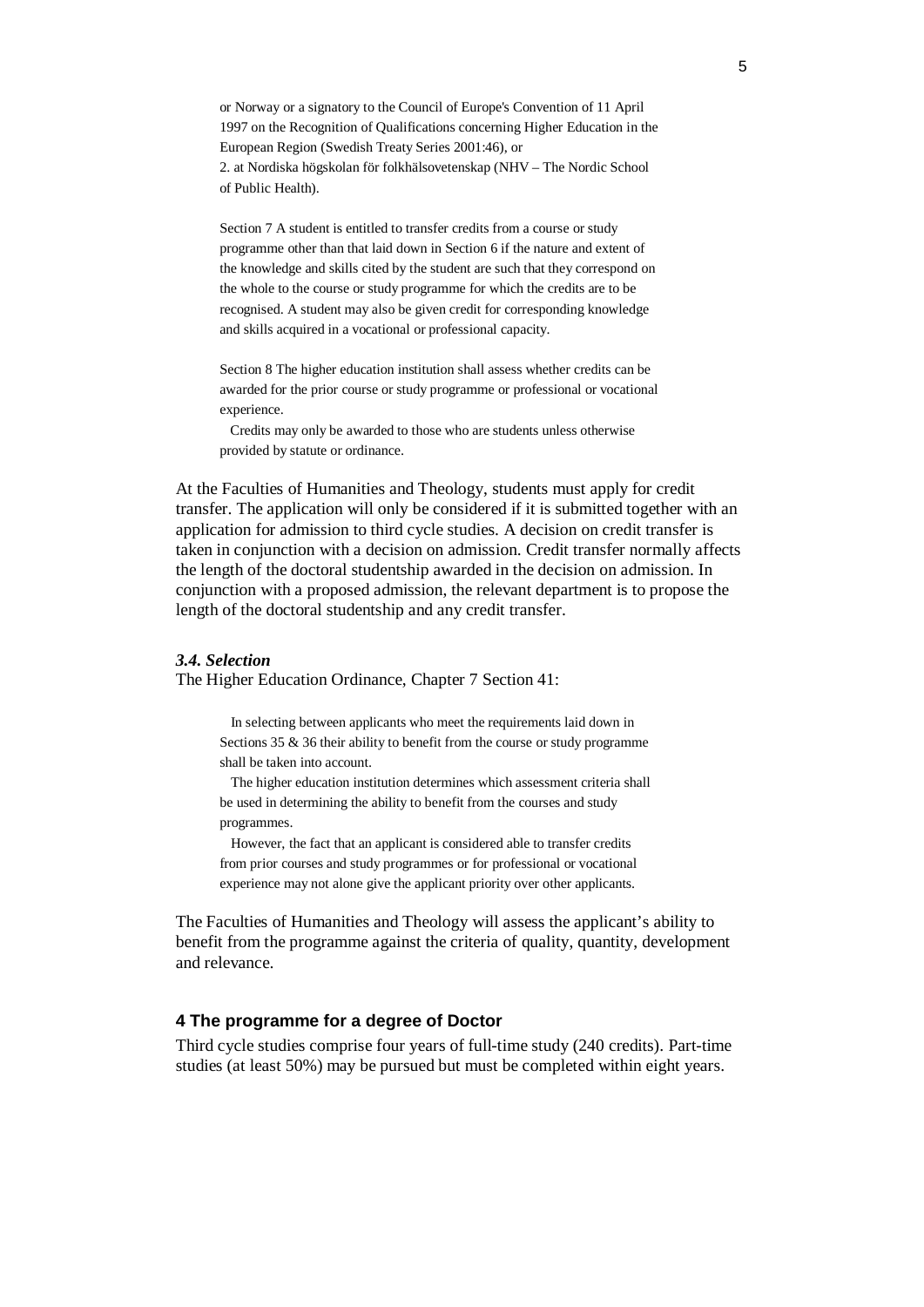## *4.1 Programme design*

The programme comprises 240 credits, made up of courses comprising 60 credits and an academic thesis (PhD thesis) comprising 180 credits. Teaching is in the form of courses and seminars, and supervision of the thesis work.

For a degree of Doctor the doctoral student must have successfully completed all examinations in the programme and the PhD thesis.

#### *4.2 Supervision*

At least two supervisors shall be appointed for each doctoral student. One of them shall be nominated as the principal supervisor. The principal supervisor must have the qualifications of an associate professor and be employed at Lund University. The assistant supervisor must have a PhD degree. The supervisors must have completed supervisor training or be judged by the faculty board to have corresponding qualifications.

The individual study plan must specify the duties and responsibilities of each of the supervisors. Supervision comprises both help with the orientation of studies and thesis work and support throughout the studies. Doctoral students are entitled to supervision comprising 300 working hours distributed across the four-year study period. The hours are to include the supervisor's preparation for supervision (such as reading of thesis drafts), the supervision sessions and the overall planning of the programme, for example with regard to the individual study plan. However, tuition and assessment of the student in the context of third cycle courses are not to be included in the hours for supervision. The extent of supervision will vary throughout the programme and is to be detailed in the individual study plan and specified in the supervisors' duties plans.

The Higher Education Ordinance, Chapter 6 Section 28:

An individual doctoral student who so requests shall be allowed to change supervisor.

#### *4.3 Individual study plan*

The Higher Education Ordinance, Chapter 6, Section 29:

An individual study plan shall be drawn up for each doctoral student. This plan shall contain the undertakings made by the doctoral student and the higher education institution and a timetable for the doctoral student's study programme. The plan shall be adopted after consultation with the doctoral student and his or her supervisors.

The individual study plan shall be reviewed regularly and amended by the higher education institution to the extent required after consultation with the doctoral student and his or her supervisors. The period of study may only be extended if there are special grounds for doing so. Such grounds may comprise leave of absence because of illness, leave of absence for service in the defence forces or an elected position in a trade union or student organisation, or parental leave.

The Faculties of Humanities and Theology have decided to adopt a digital tool for individual study plans. The study plan is to be printed and signed once a year by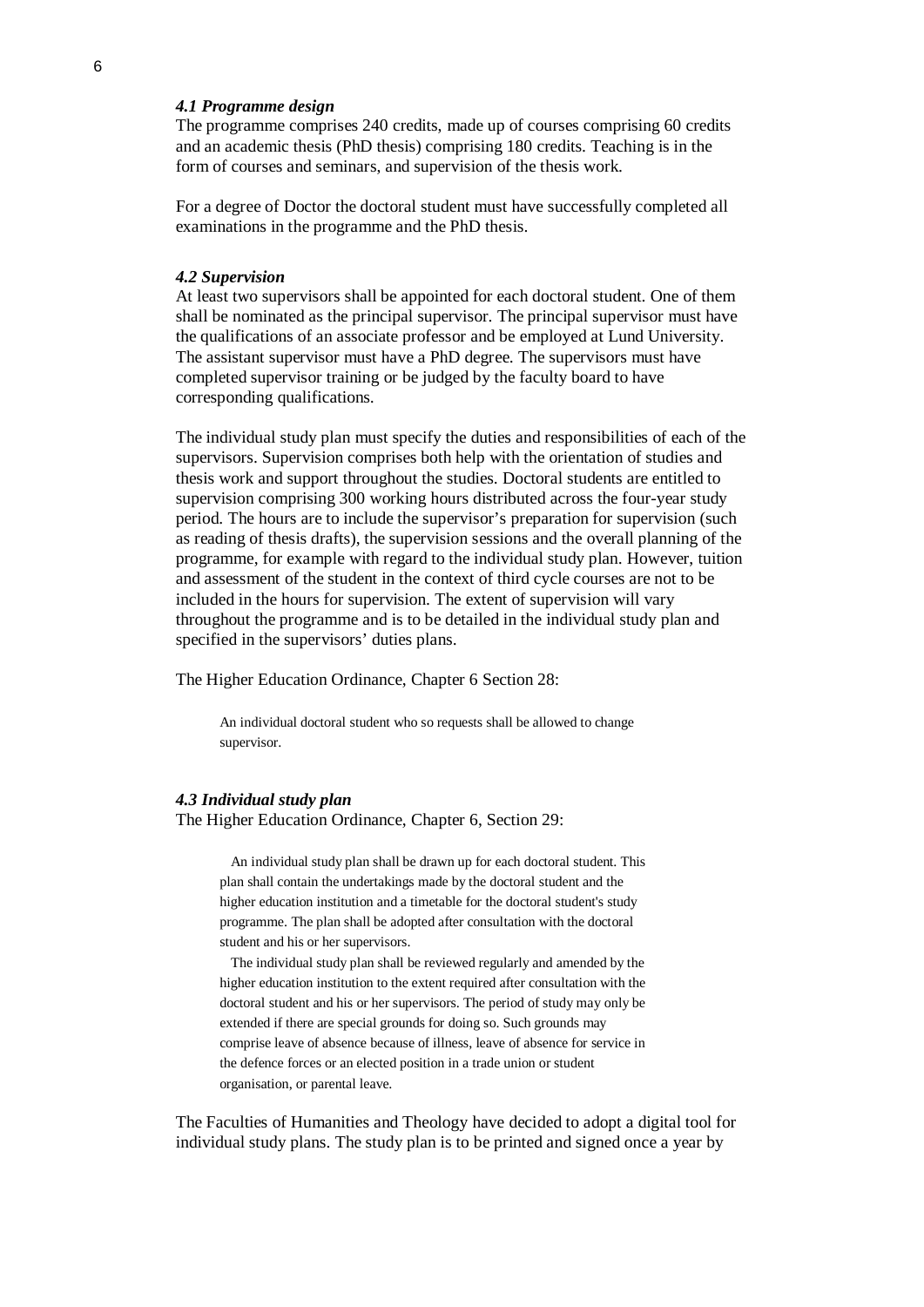the doctoral student, principal supervisor, head of department and pro dean. Please see instructions appended to the tool.

The obligations of the doctoral student are specified in the Higher Education Ordinance, Chapter 6 Section 30.

## *4.4 Courses and seminars*

The courses that can be included in the programme may be courses offered by the home department or by other departments at or outside Lund University. The Faculties of Humanities and Theology provide a compulsory introduction course of 7.5 credits.

Regulations for third cycle education at Lund University, section 9:

All doctoral students shall be offered training in teaching and learning in higher education of at least two weeks. Doctoral students who teach in the first or second cycle shall have completed introductory training of at least two weeks or acquired equivalent knowledge in another way.

The faculty board shall decide whether training in higher education teaching and learning shall take the form of an examined component of the programme or form part of the doctoral student's departmental duties.

At the Faculties of Humanities and Theology, the two weeks of training is to take place as a compulsory and assessed component of the programme. Two weeks of introductory training correspond to 3 credits in the study programme.

The core course in Slavic Languages comprises 49.5 credits and includes modules to be determined in consultation with the supervisor/examiner.

The individual study plan is to specify the courses that can be credited towards the degree, including compulsory courses and previous courses for which credit transfer has been granted at the admission of the student (see section 3.3 above). For courses taken at other faculties, the number of credits available for transfer will be determined by the examiner when the courses are to be entered in the individual study plan.

The examiner on the third-cycle programme is appointed by the department on behalf of the faculty board and must normally be employed by Lund University and have the qualifications of an associate professor. One of the grades Pass or Fail will be awarded for all examinations within the programme.

At the Faculties of Humanities and Theology, the doctoral student must regularly and actively participate in seminar activities and present research materials in the subject at appropriate conferences, graduate schools or other types of subjectspecific research networks. The doctoral student must also collaborate with wider society in an appropriate manner, both orally and in writing, and present research and research findings in both national and international contexts. These activities are to be documented in the individual study plan. A preliminary draft of the thesis must be presented and discussed at a compulsory final seminar.